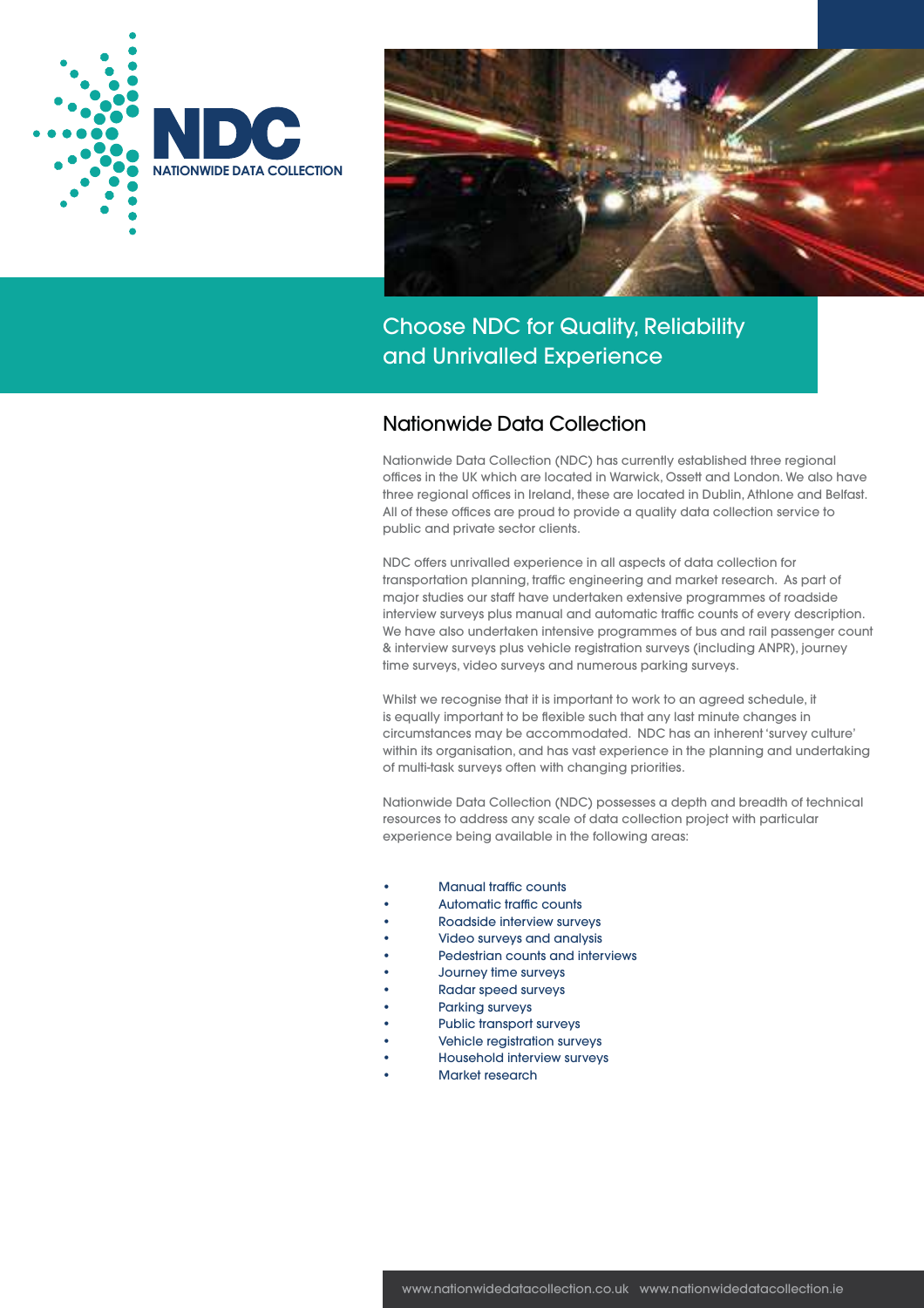



## Manual traffic counts

Nationwide Data Collection (NDC) routinely undertakes manual traffic counts most days of the year. We have a vast pool of reliable and experienced traffic surveyors who undertake classified counts of every description at survey sites throughout the UK and Ireland.

All survey staff are carefully selected from our existing register of experienced enumerators. NDC temporary staff are always of neat & tidy appearance and instructed to be polite at all times to members of the public. Inadequate supervision can lead to delays and problems at the data processing stages due to incomplete or inaccurate data. NDC always ensure manual traffic count surveys are managed by an experienced survey supervisor.

# Automatic traffic counts

Nationwide Data Collection (NDC) has an extensive stock of automatic traffic counters to enable us to cater for the most demanding requests from clients. We have dedicated technicians who are fully trained in the installation of traffic counters and the necessary Health & Safety and traffic management procedures.

NDC generally installs equipment manufactured by Metrocount. This enables us to provide clients with the widest possible choice of data that can be collected e.g. volumetric data, classified data, headway, gap, speed, binned data, vehicle by vehicle data etc.

In addition to the extensive range of traffic counter equipment held by NDC we also have an a comprehensive selection of data analysis packages which generally enable us to provide data reports that are tailored to clients precise requirements.

# Pedestrian counts and interviews

Nationwide Data Collection (NDC) staff regularly undertake pedestrian count and interview surveys. The surveys may vary in scale from a single location to several hundred locations. All our offices have dedicated teams of highly trained and motivated interviewers who undertake pedestrian interviews and counts at numerous survey locations throughout the UK and Ireland.

All NDC interview staff are fully briefed to ensure they are both familiar with the survey questions and the reasoning behind them. A comprehensive survey manual is always provided which clearly sets out the purpose of the survey and detailed instructions, including those relating to interpretation, for each question.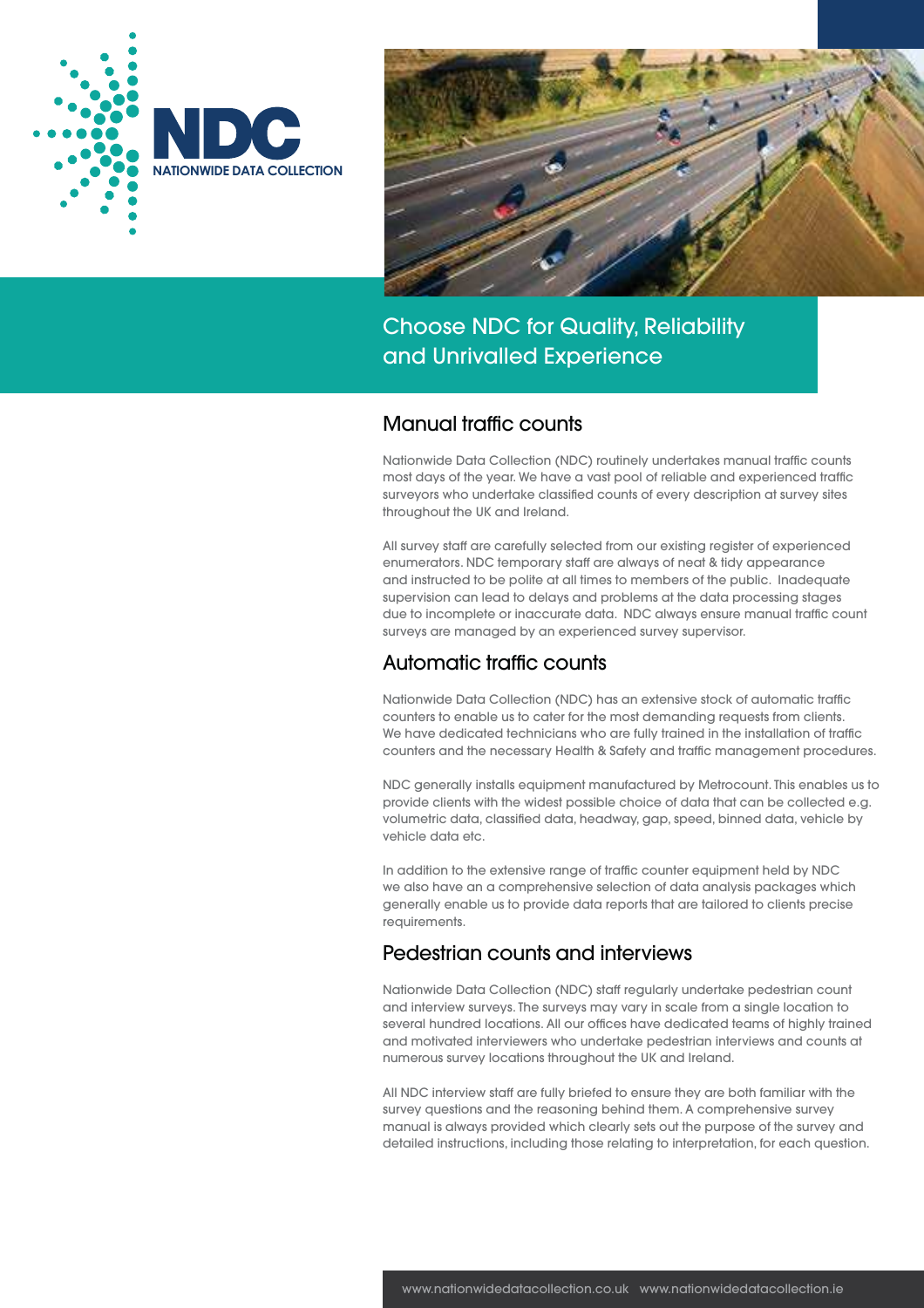



### Video surveys and analysis

Nationwide Data Collection (NDC) is one of the largest video data collection service providers to traffic consultants in the UK and Ireland. We undertake video surveys on a daily basis which range in size from individual priority junctions to major motorway interchanges.

Our camera systems are individually equipped and powered so that they can be installed virtually anywhere. NDC staff have developed unrivalled expertise in the specialist area of video data collection. We apply rigorous standards in the selection of appropriate equipment and the training of technical staff.

NDC video systems comprise of cameras mounted onto telescopic masts which are erected next to suitable items of street furniture. The equipment is secured using heavy duty straps with padlocks and chains to offer lateral support and to minimise the risk of malicious damage and theft.

It is important to stress that we do not clamp camera systems to lamp columns. No weight is loaded onto the street furniture, the telescopic masts stand on the ground, all loadings are therefore transferred to the pavement below.

## Vehicle registration surveys

Nationwide Data Collection (NDC) routinely undertakes vehicle registration surveys as part of large scale origin / destination surveys where vehicle routing or journey times needs to be identified. Vehicle registration surveys are also conducted to identify parking duration of stay either on-street or in car parks.

The vehicle registration surveys are undertaken by a variety of means including video cameras, ANPR (Automatic Number Plate Recognition) systems, dictaphones and data loggers, the methodology applied will reflect the complexity of the survey and the clients objectives.

## Journey time surveys

Nationwide Data Collection (NDC) undertakes journey time surveys of every description to cater for clients requirements. The range of surveys regularly undertaken by NDC includes conventional moving observer surveys, video surveys and comprehensive GPS surveys.

The subsequent survey analysis and reporting is always tailored to the project requirements to ensure clients receive meaningful and relevant data. All data reports include site feedback on reasons for delays and, where relevant, a commentary on general traffic conditions and driver behaviour.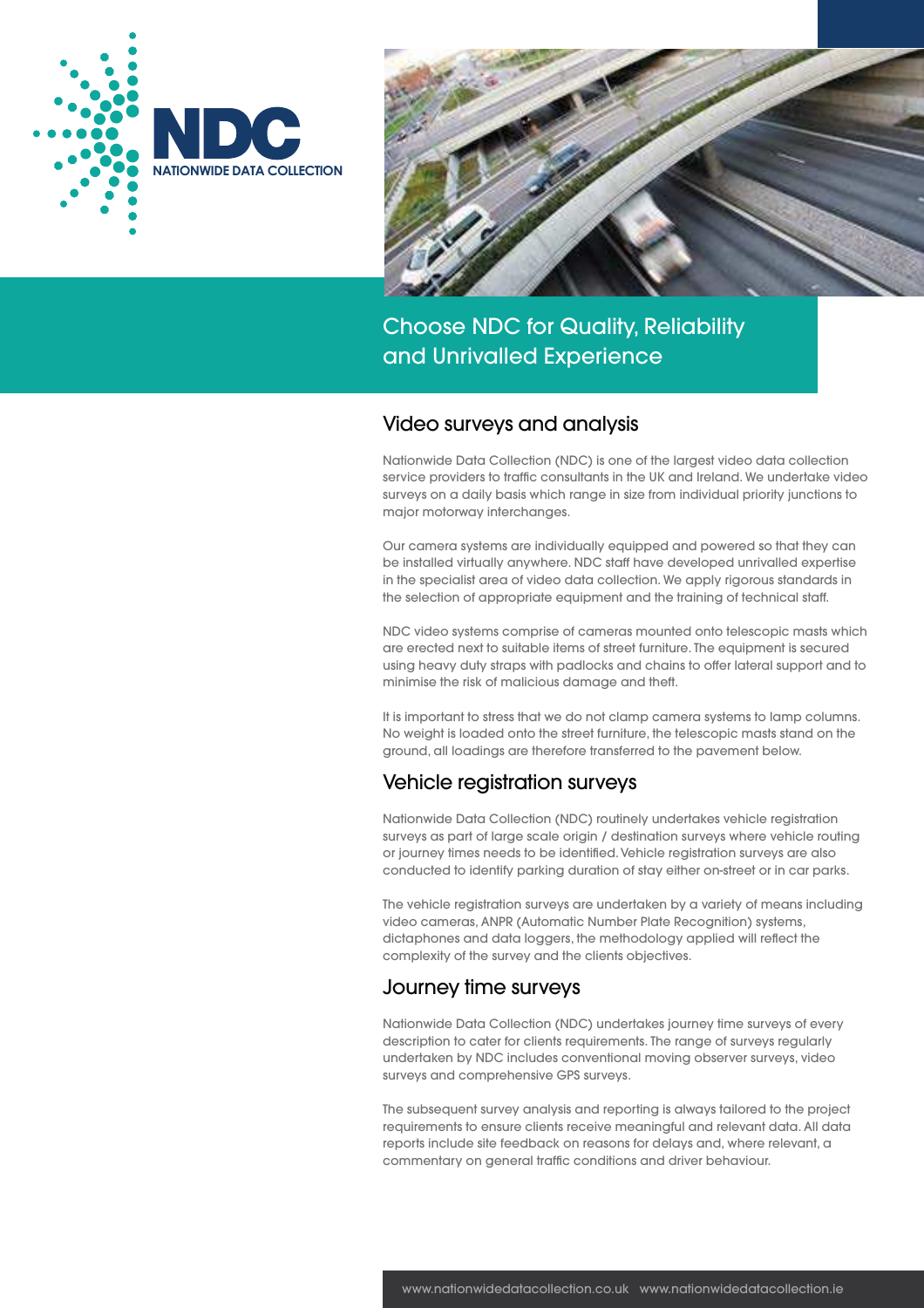



## Public transport surveys

Nationwide Data Collection (NDC) regularly undertakes public transport surveys of every description. We have conducted numerous rail, bus and air passenger interview surveys at railway stations, bus stops/stations plus major airports throughout the UK & Ireland. In addition to passenger interview surveys we have also undertaken passenger flow counts and observation surveys to assist rail, bus and airport authorities in service planning and operational matters. The surveys often vary in scale from a single location to several hundred locations. The survey methodology employed includes manual, video and electronic data capture.

All NDC interview staff are fully briefed to ensure they are both familiar with the survey questions and the reasoning behind them. NDC staff would be of neat appearance and instructed to be polite at all times to members of the public. A comprehensive survey manual is always provided which clearly sets out the purpose of the survey and detailed instructions, including those relating to interpretation, for each question.

# Parking surveys

Nationwide Data Collection (NDC) staff have wide-ranging experience of undertaking parking surveys of every description within the UK and Ireland. Parking surveys generally comprise of accumulation surveys where parking demand is recorded at given intervals or duration of stay surveys to provide detailed information relating to the length of time vehicles are parked.

In addition to these standard surveys NDC staff regularly undertake parking beat surveys to identify on-street parking plus parking interview surveys either by direct interviews or by self-completion questionnaires.

If requested, we can also provide clients with a detailed parking inventory showing the various types of parking available within a sampled area and any restrictions that may be applicable.

# Radar speed surveys

Nationwide Data Collection (NDC) regularly undertakes radar speed surveys at locations throughout the UK and Ireland. The surveys are undertaken by trained technicians to ensure clients are provided with reliable data. All our technicians are instructed to undertake radar surveys in a discrete manner to avoid influencing driver behaviour which can often lead to biased survey data.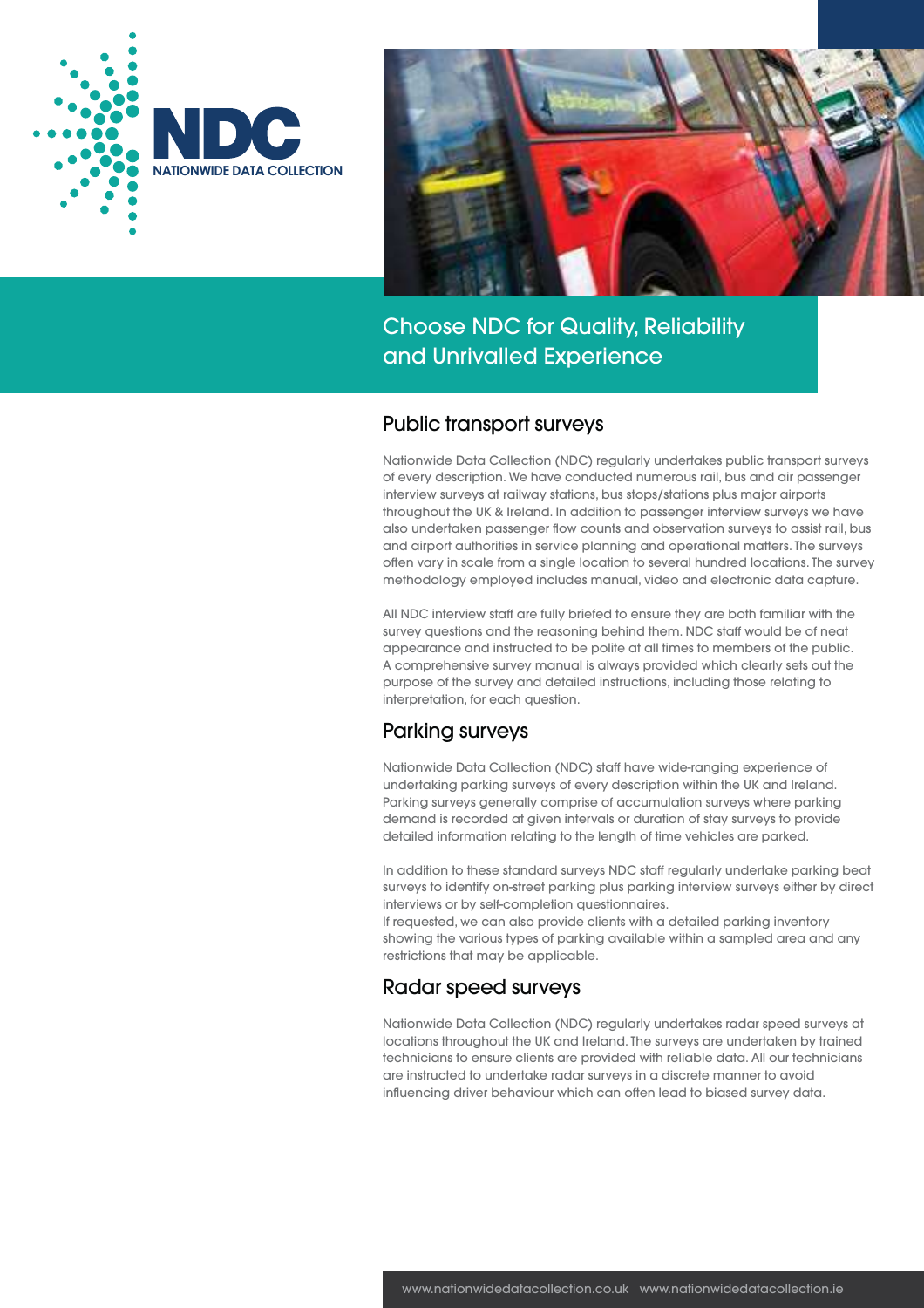



### Roadside interview surveys

Nationwide Data Collection (NDC) staff have extensive experience of roadside interview techniques which includes the operation of interview surveys on motorway slip roads, motorway service areas, motorway to motorway intersections and even undertaking interviews on the main carriageway of several motorways. To the best of our knowledge this experience is very rare amongst traffic data collection consultants in the UK. In Ireland our staff have experience of undertaking roadside interview surveys on national and regional roads where innovative layouts were necessary to cater for heavy volumes of traffic. NDC staff have unique experience of operating under rigorous traffic conditions and have developed innovative procedures to ensure that adequate samples are obtained in a safe and efficient manner.

All roadside interviews are organised in accordance with the procedures laid down in the current edition of the Traffic Signs Manual. NDC pays particular attention to safety in the design of site layouts and the conduct of the survey. NDC has dedicated RSI data coding facilities in our Midland and Dublin offices. In the UK a fully networked version of the QuickAddress postal address file (PAF) is operated. The PAF software is updated every three months and is generally accepted as being the most up to date reference source for postcode data in the UK. In Ireland a range of zonal coding templates are tailored to individual clients requirements.

# Household interview surveys

Nationwide Data Collection (NDC) staff have undertaken many household interviews surveys in the UK & Ireland. Household interview surveys tend to be both labour intensive and expensive to conduct. It is therefore essential that experienced staff are utilised in the planning and execution stage of the survey to ensure that accurate and reliable survey data is delivered within pre-determined timescales and budgets. All household interview surveys are organised in accordance with the procedures and standards detailed in the Market Research Society Code of Conduct, the surveys are always overseen by senior staff who are members of the MRS.

# **Market Research**

Nationwide Data Collection (NDC) staff have undertaken many Market Research exercises in the UK & Ireland. The range of surveys NDC can provide includes direct interviews either at specified on-street locations or at strategic locations such as motorway service stations, shopping centres and sports arenas. We can also undertake telephone interviews and self-completion questionnaire distribution and analysis.